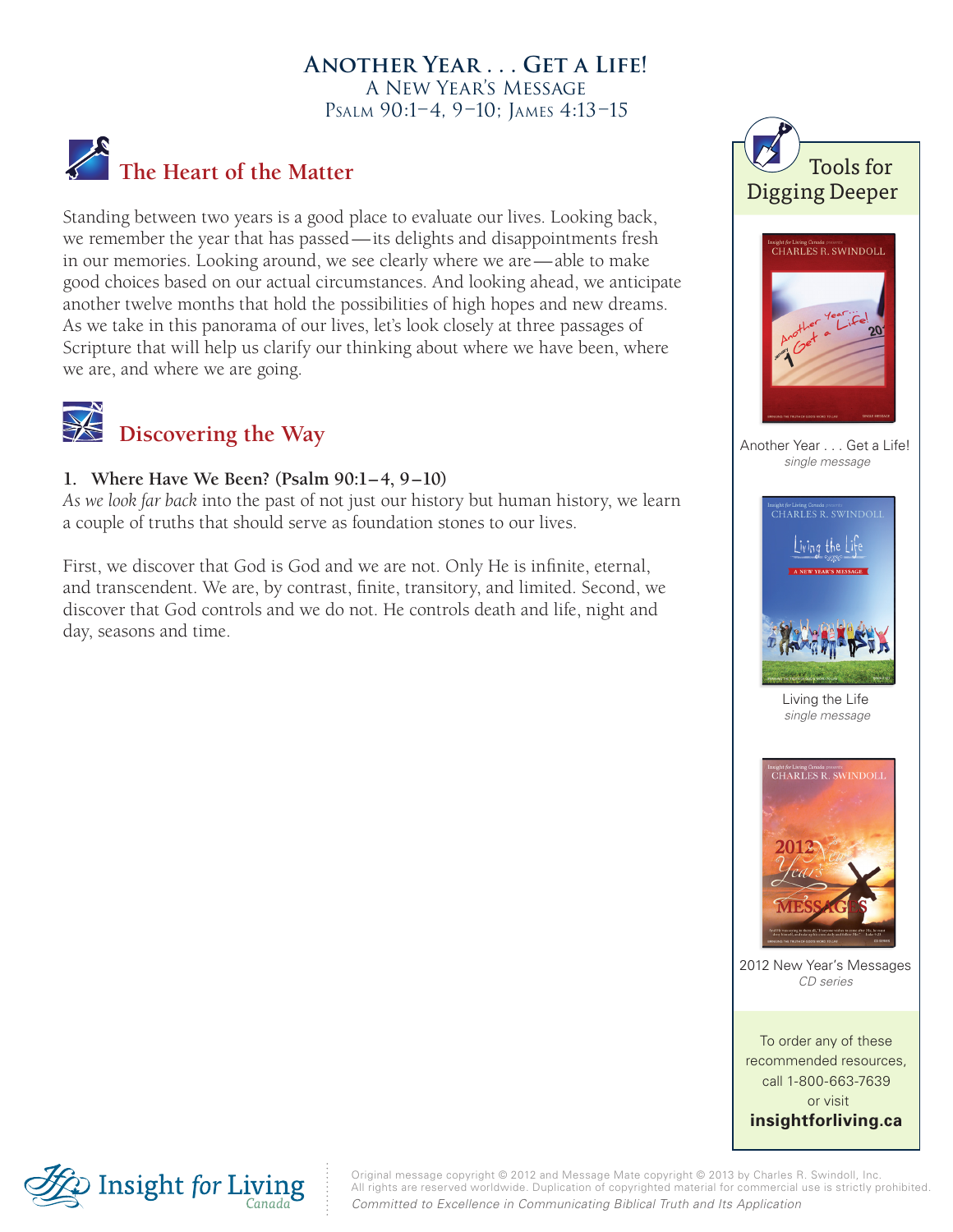### **Another Year . . . Get a Life!** A New Year's Message Psalm 90:1–4, 9–10; James 4:13–15

#### **2. Where Are We Now? (Philippians 3:10–14)**

With God rooted at the very base of our lives, we can better gain perspective today. Philippians 3 teaches us that we should forget the past and anticipate what's next. In other words, we need to let go of those things in our past that drag us down. *Looking around us where we are*, we need to turn the page of our lives as we look forward to what lies ahead.

#### **3. Where Are We Going? (James 4:13–15)**

*Looking to the future*, we realize that it is easiest if we walk by sight, plan all the details, and run ahead to get the lay of the land. Instead, God asks us to live by faith, to pray, and wait on Him to act on our behalf.

Therefore, looking back, God is God, we are not. God controls, we do not. Looking around us where we are, close the chapter, turn the page. Looking to the future, life is brief. Handle with care. Life is a gift. Spend it well and spend it wisely.

We serve a great God. He loves to give His people great things. So as the future unfolds, ask of Him something great. Lay it before Him. "Is it Your will, Father? . . . I ask for this." Don't be surprised if it's even better.



Original message copyright © 2012 and Message Mate copyright © 2013 by Charles R. Swindoll, Inc. All rights are reserved worldwide. Duplication of copyrighted material for commercial use is strictly prohibited. *Committed to Excellence in Communicating Biblical Truth and Its Application*